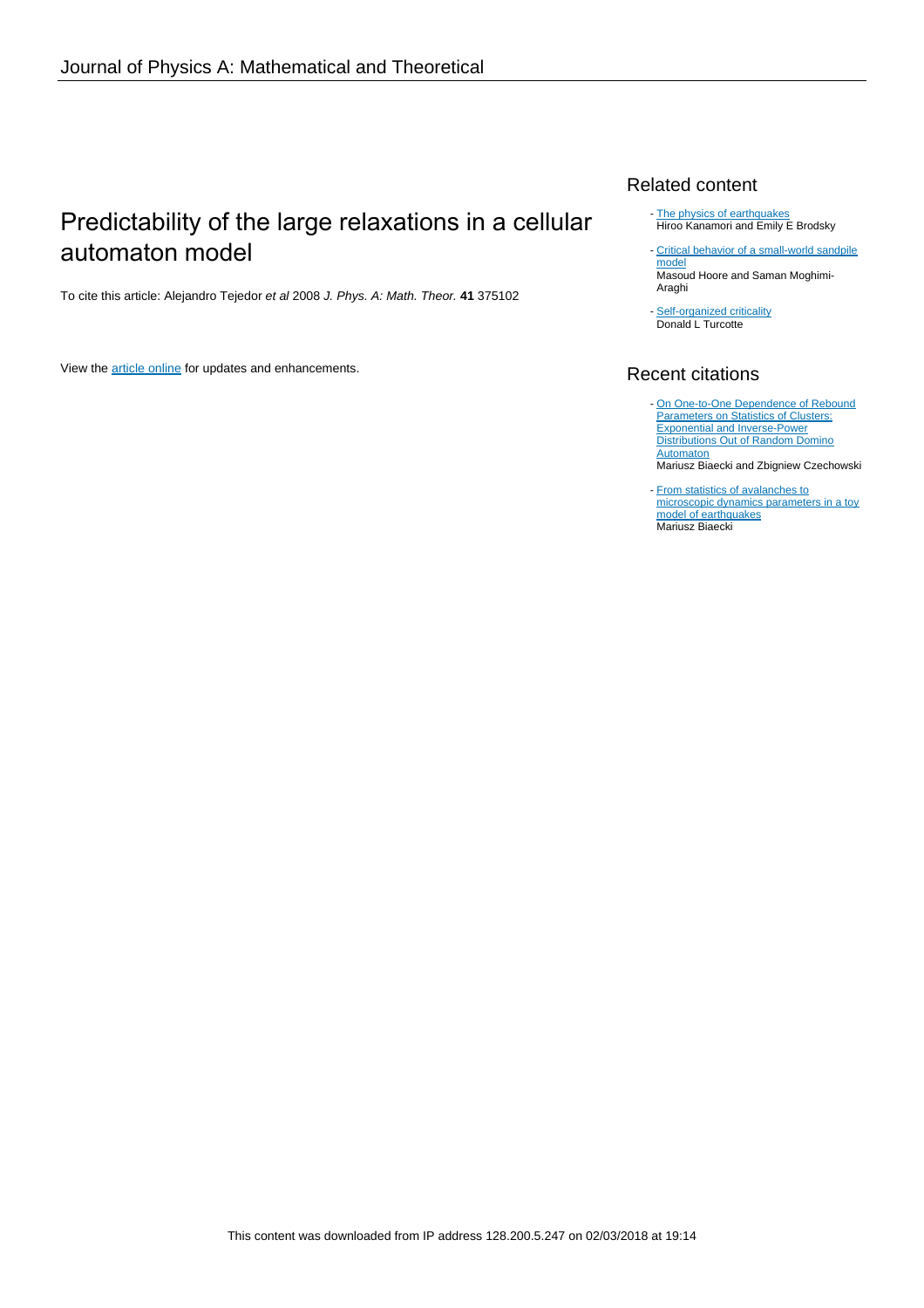J. Phys. A: Math. Theor. **41** (2008) 375102 (16pp) [doi:10.1088/1751-8113/41/37/375102](http://dx.doi.org/10.1088/1751-8113/41/37/375102)

## **Predictability of the large relaxations in a cellular automaton model**

#### **Alejandro Tejedor, Samuel Ambroj, Javier B Gomez ´ and Amalio F Pacheco**

Faculty of Sciences, University of Zaragoza, Pedro Cerbuna 12, 50009 Zaragoza, Spain

Received 7 April 2008, in final form 27 June 2008 Published 11 August 2008 Online at [stacks.iop.org/JPhysA/41/375102](http://stacks.iop.org/JPhysA/41/375102)

#### **Abstract**

A simple one-dimensional cellular automaton model with threshold dynamics is introduced. It is loaded at a uniform rate and unloaded by abrupt relaxations. The cumulative distribution of the size of the relaxations is analytically computed and behaves as a power law with an exponent equal to  $-1$ . This coincides with the phenomenological Gutenberg–Richter behavior observed in seismology for the cumulative statistics of earthquakes at the regional or global scale. The key point of the model is the zero-load state of the system after the occurrence of any relaxation, no matter what its size. This leads to an equipartition of probability between all possible load configurations in the system during the successive loading cycles. Each cycle ends with the occurrence of the greatest—or characteristic—relaxation in the system. The duration of the cycles in the model is statistically distributed with a coefficient of variation ranging from 0.5 to 1. The predictability of the characteristic relaxations is evaluated by means of error diagrams. This model illustrates the value taking into account the refractory periods to obtain a considerable gain in the quality of the predictions.

PACS numbers: 89.75.Fb, 05.40.−a, 02.50.Ga

(Some figures in this article are in colour only in the electronic version)

#### **1. Introduction**

The cellular automaton model presented here will be denoted, for brevity, as the C-model (CM). It has analogies and differences with the so-called minimalist model (MM)  $[1, 2]$  $[1, 2]$  $[1, 2]$  that will be emphasized in the following sections. These types of cellular automaton models appeared in the context of the self organised criticality (SOC) paradigm, introduced by Bak *et al* [\[3,](#page-16-0) [4\]](#page-16-0), which meant a very important new conceptual perspective on trying to understand complexity in nature in general and in natural hazards, such as forest-fires, landslides and earthquakes, in particular. The flagship of SOC is the sand-pile model. It is a conservative

1751-8113/08/375102+16\$30.00 © 2008 IOP Publishing Ltd Printed in the UK 1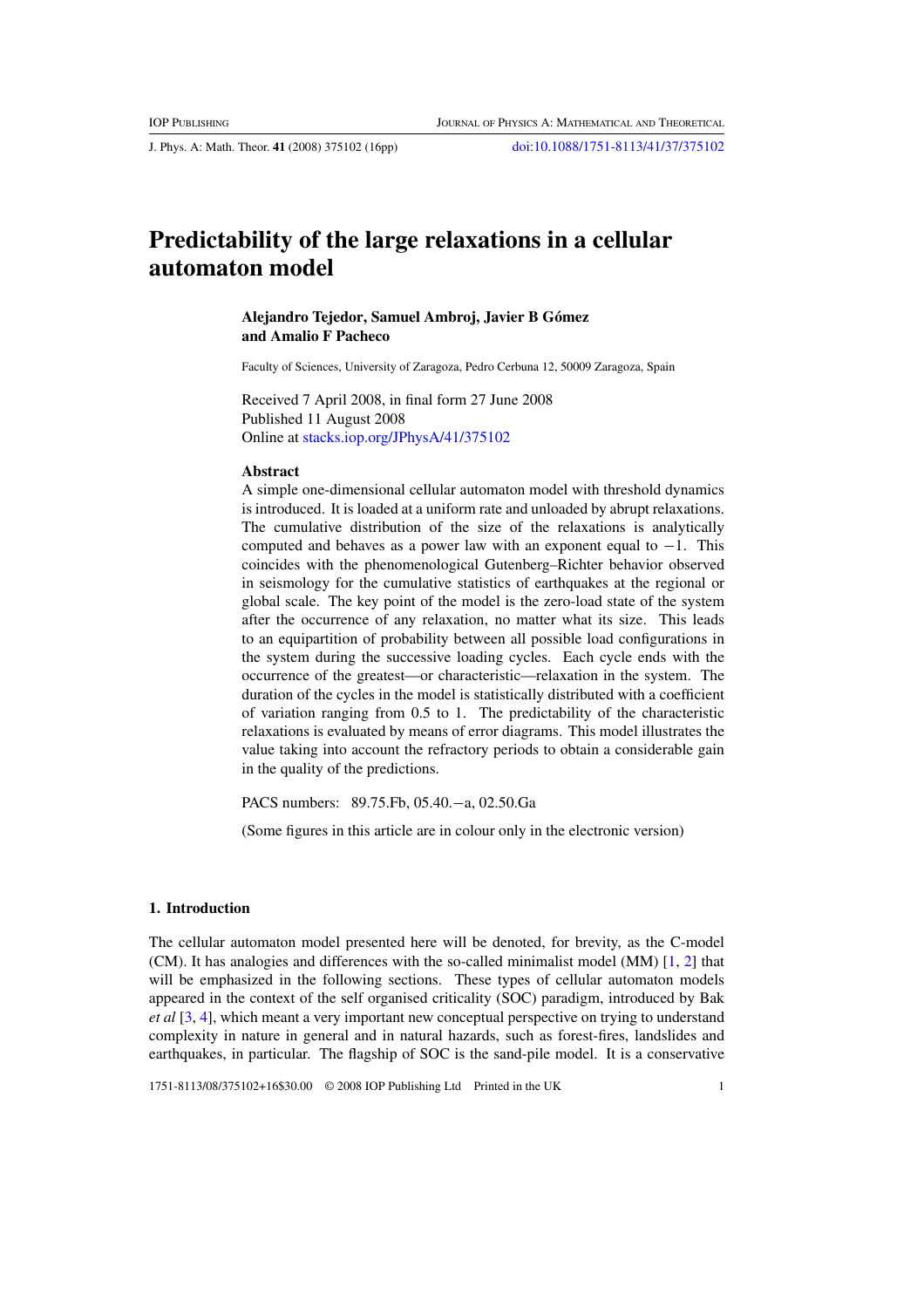cellular automaton where the size–frequency distribution of avalanches exhibits a power-law behavior where the exponent corresponding to the non-cumulative distribution is around −1.

We will pay particular interest in studying two properties of the CM, namely the probability of the occurrence of a relaxation of size *k* for a system of size *N*, and the probability distribution for the time interval between successive characteristic relaxations, i.e., for the length of the loading cycles. This distribution will be called  $P_N(n)$ , where *n* is the discrete time elapsed since the occurrence of the last characteristic relaxation. The mean and the variance of  $P_N(n)$ will receive special consideration for the reasons that will be explained later.

For a better perspective on the results of this model we will refer to two important concepts coming from seismology. The best established law in regional seismicity is the Gutenberg– Richter relation between the magnitude of an earthquake and its frequency. This law is of the power-law type when magnitudes are expressed in terms of rupture areas

 $\dot{N} \propto S^{-b}$ , (1)

where  $\dot{N}$  is the number of observed earthquakes, per time unit, with rupture area equal to or greater than *S*, and *b* is the so-called *b*-value, which is a universal phenomenological parameter with a value close to unity [\[5\]](#page-16-0). Note that equation (1) represents a cumulative distribution. The corresponding non-cumulative distribution would also be a fractal law with an exponent equal to

$$
-(b+1)\sim -2.\tag{2}
$$

The interpretation of *b* as a sort of universal critical exponent in nature exactly equal to 1 has spurred theoreticians for years and many ideas, typically based on specific models and*/*or mechanisms, have been offered to explain both the power-law behavior of (1) and the value of the  $b$  parameter  $[6-11]$ . Therefore, the sand pile model is not suitable for describing the observed Gutenberg–Richter relation. But other SOC cellular automaton models for earthquakes, such as those introduced by Olami, Feder and Christensen [\[9](#page-16-0)] provided, within a certain limit of conservation, a correct order of magnitude for the *b* parameter. For a review of SOC and earthquakes, see [\[12](#page-16-0), [13](#page-16-0)].

Besides, it is important to bear in mind that the above-mentioned Gutenberg–Richter law is a property of regional seismicity appearing when one averages seismicity over big enough areas and long enough time intervals (e.g. [\[14\]](#page-16-0)). For individual faults, the type of size–frequency relationship is different from the G–R law and consists of an approximate power-law distribution of small events (small compared with the maximum earthquake size that a fault can support, given its area), which occur between roughly quasi-periodic earthquakes of much larger size that rupture the entire fault. These large quasi-periodic earthquakes are termed 'characteristic' [\[15](#page-16-0)], and the resulting size–frequency relationship is the characteristic earthquake distribution. It must be mentioned that the very concept of characteristic earthquake is under debate [\[16](#page-16-0), [17\]](#page-16-0).

Although the terminology that we use in this paper is often reminiscent of the seismological jargon, the CM could be applied to any entity where energy enters at a constant smooth rate and exits in the form of sudden relaxations with a very low efficiency because of dissipation.

The structure of the paper is as follows. In section [2,](#page-3-0) the rules of the model are given together with a table and several figures of numerical results. Section [3](#page-5-0) is devoted to some analytical deductions. In particular, using several properties of Markov chains, we compute the stationary probabilities of the configurations in the CM, the probability of occurrence of relaxations of any size and some other properties of the loading cycle. Section [4](#page-9-0) is devoted to the evaluation of the predictability of the large relaxations in this model. This is accomplished by using the so-called error diagrams. A brief discussion and the conclusions are gathered in section [5.](#page-12-0) In a final appendix we explain some detailed calculations for the case  $N = 3$ .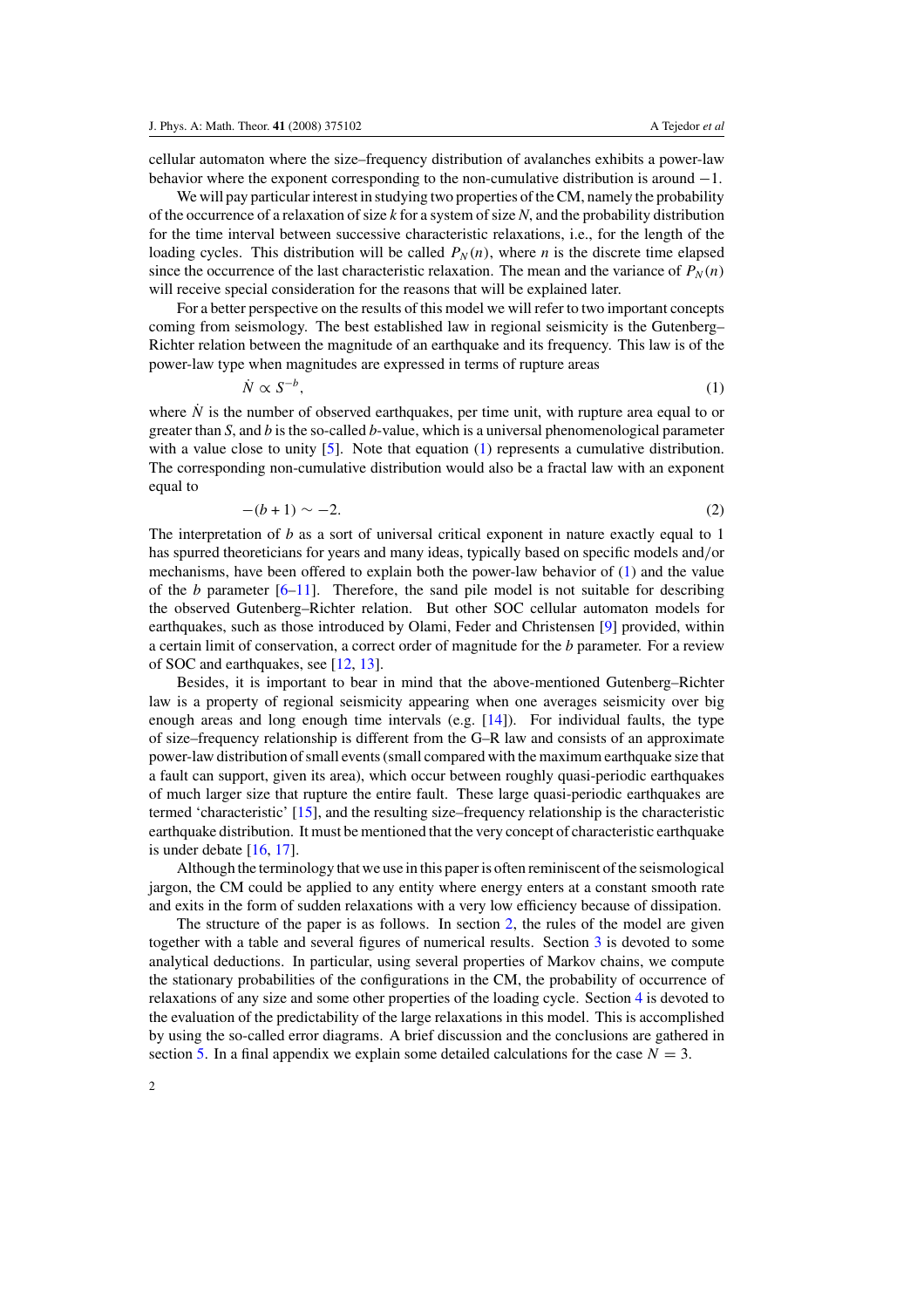| <b>ROLUME</b> 11 Troughly of occurrence of a rendmitted of magnitude <i>k</i> for a system |         |         |         |          |           |
|--------------------------------------------------------------------------------------------|---------|---------|---------|----------|-----------|
| <b>Size</b>                                                                                | $N=2$   | $N=3$   | $N=4$   | $N=10$   | $N = 100$ |
| $k=1$                                                                                      | 0.50006 | 0.50003 | 0.50000 | 0.50009  | 0.49948   |
| $k=2$                                                                                      | 0.49994 | 0.16666 | 0.16652 | 0.16647  | 0.16667   |
| $k=3$                                                                                      |         | 0.33331 | 0.08333 | 0.08348  | 0.08359   |
| $k=4$                                                                                      |         |         | 0.25015 | 0.04994  | 0.05012   |
| $k=5$                                                                                      |         |         |         | 0.033 39 | 0.033 58  |
| $k=6$                                                                                      |         |         |         | 0.02370  | 0.02370   |
| $k=7$                                                                                      |         |         |         | 0.01785  | 0.01768   |
| $k=8$                                                                                      |         |         |         | 0.01396  | 0.014 13  |
| $k=9$                                                                                      |         |         |         | 0.011 08 | 0.011 18  |
| $k=10$                                                                                     |         |         |         | 0.10002  | 0.009 06  |
| $k = 99$                                                                                   |         |         |         |          | 0.00009   |
| $k = 100$                                                                                  |         |         |         |          | 0.00990   |
|                                                                                            |         |         |         |          |           |

<span id="page-3-0"></span>**Table 1.** Probability of occurrence of a relaxation of magnitude *k* for a system size, *N*.

#### **2. The C-model: rules and some numerical results**

The CM is a simple one-dimensional cellular automaton with threshold dynamics. Consider a one-dimensional array of length *N*. The ordered positions in the array will be labeled by an integer index *i* varying from 1 to *N*. This system is loaded by receiving individual particles in the various positions of the array, and unloaded by emitting groups of particles through the first position  $i = 1$ , which are called relaxations or events. These two functions proceed using the following five rules:

- (i) The incoming particles arrive at the system at a constant rate. Thus the time interval between successive particles will be the basic time unit in the evolution of the system. In comparison with this time interval, the time taken by the relaxations is negligible.
- (ii) All the *N* positions have the same probability of receiving a new particle. When a position receives a particle we say that it is occupied.
- (iii) The reception of a particle saturates a position, i.e. if a new particle comes to a position already occupied that particle is dissipated.
- (iv) The position  $i = 1$  is special. When a particle goes to the first position a relaxation occurs. Then if all successive positions from  $i = 1$  to  $i = k$  are occupied and the position  $k + 1$  is empty, the effect of the relaxation is to unload all the levels from  $i = 1$  to  $i = k$ . Hence the size of the event is *k*. The maximum relaxation corresponds to  $k = N$ , which is called the characteristic relaxation of the system.
- (v) Besides, those positions that were occupied by particles but were not affected by the relaxation lose their particles so that the array is left completely empty.

Thus in the CM, after any small relaxation, the system always restarts from the empty state keeping no memory. The simplicity of these five rules makes it very appropriate for numerical simulations. The formalism and results of the Markov chains can also be applied to this model. In contrast to the CM, in the MM [\[1\]](#page-16-0), rule 5 did not exist. The fifth rule of this model could be representative of what occurs with the precipitation of a cloud. In the process of growth of the CCN (cloud condensation nuclei) by condensation, only those CCN that have been activated become cloud droplets and take part in the posterior processes of collision and coalescence, and therefore only they eventually contribute to the rain. The so-called haze droplets that were not activated evaporate.

Using these five rules and carrying out numerical simulations, we have obtained the results contained in table 1 and in figures [1](#page-4-0)[–4,](#page-7-0) and figures [6](#page-11-0) and [A1](#page-14-0) later. From table 1 and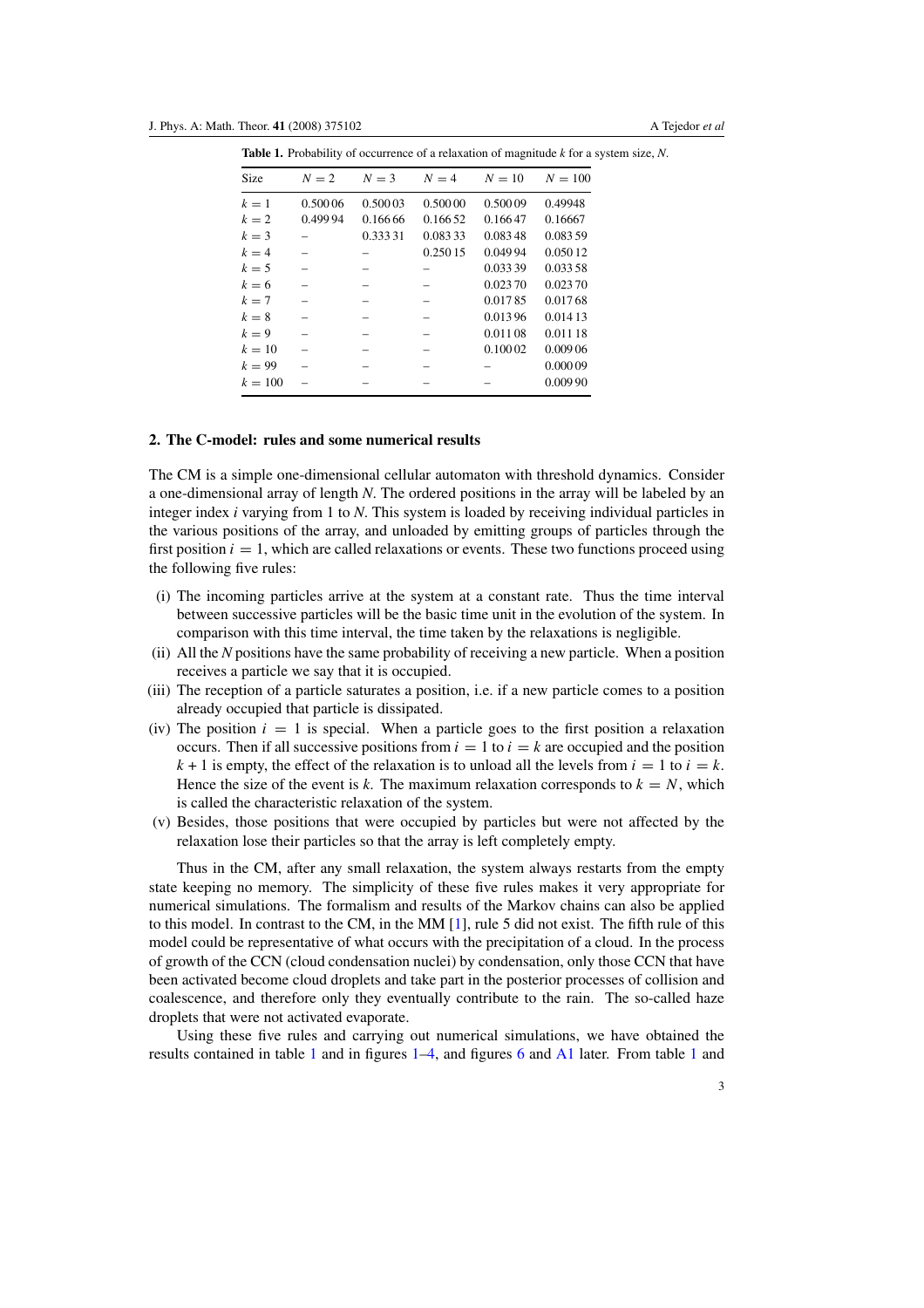<span id="page-4-0"></span>

**Figure 1.** (*a*) Size–frequency plot for the relaxations in the CM; the three cases  $N = 10$ , 100 and 1000 are superimposed. (*b*) Cumulative magnitude–frequency plot. In both graphs a line of slope −2 (top) and −1 (bottom) has been added for visual comparison.

figure  $1(a)$  we see that in the CM the value of  $p_k(k < N)$  is an *N*-independent constant. This sort of scale invariance, which also appeared in the MM, can be justified by using the same arguments written in  $[1]$  $[1]$ . We also note that the non-cumulative size–frequency plot for the events in this model is of the characteristic-earthquake type, as mentioned in the introduction. In figure  $1(b)$ , it is shown that, independently of *N*, the cumulative size–frequency plot for the relaxations in this model is a perfect power law with an exponent equal to  $-1$ . It is worth saying at this point that, as far as the authors know, there is no other model with this beautiful property. In the following section, a probabilistic argument will be provided for this notable result.

Note that the non-cumulative distribution in figure  $1(a)$  clearly shows the special character of the maximum magnitude relaxation, while the cumulative distribution hides this preponderance.

In figure [2,](#page-5-0) we show the probability distribution for the length of the cycles,  $P_N(n)$ , for  $N = 3$  (squares) and  $N = 10$  (circles). In both cases the distribution shows an initial refractory period (i.e., an interval of null probability of relaxation occurrence) of length equal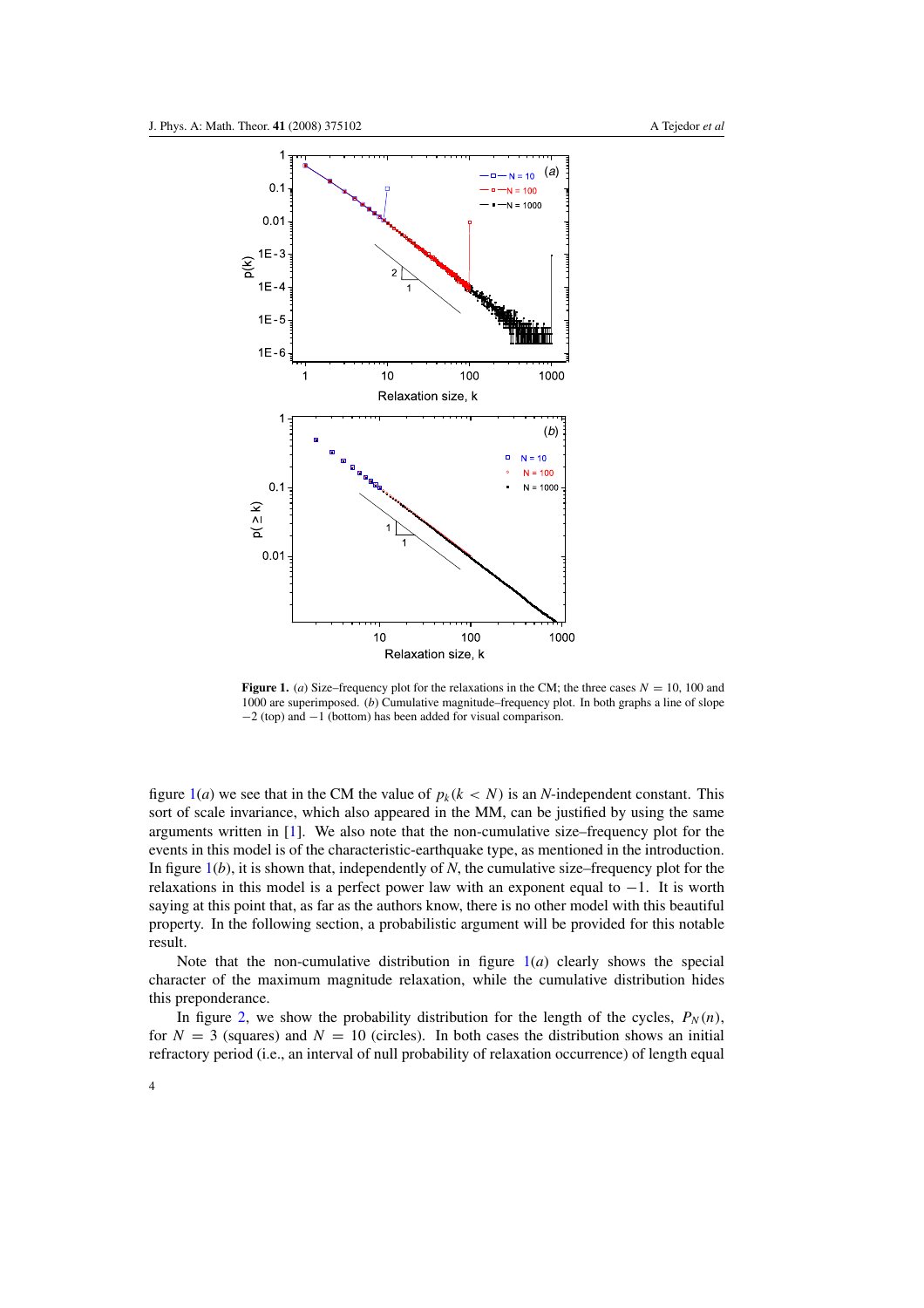<span id="page-5-0"></span>

**Figure 2.** Probability distribution for the length of the cycles,  $P_N(n)$ , for  $N = 3$  (squares, left axis), and  $N = 10$  (circles, right axis). In the  $N = 3$  case the simulation result is compared with the analytical result (continuous line).

to *N* − 1, and a slow asymptotic decrease which will be reflected in the high variances of this model. In case  $P_3(n)$ , the results obtained by simulations are compared with the analytical result (continuous line) obtained in the appendix.

### **3. Stationary probabilities in the CM, spectrum of earthquakes and other analytic properties**

In the CM, for a system of size *N*, there are *N* groups of configurations distinguished by their index of load occupation *θ*,

$$
\theta = 0, 1, 2, \dots, N - 1. \tag{3}
$$

In each of these groups there are

$$
\binom{N-1}{\theta} \tag{4}
$$

different stationary configurations denoted by  $\theta_i$ , where the integer index *j* runs in the range

$$
1 \leqslant j \leqslant \binom{N-1}{\theta} \,. \tag{5}
$$

As in any Markov chain of this type, if the Markov matrix is denoted by **M**, then the stationary probabilities for each configuration are the components of the eigenvector of  $M<sup>T</sup>$  corresponding to the eigenvalue +1. These components will be denoted by  $\pi(\theta_i)$ . Their *j*-independent values are

$$
\pi(\theta_j) = \frac{1}{N} \frac{1}{\binom{N-1}{\theta}}.
$$
\n<sup>(6)</sup>

Relations (6) are identified in a straightforward way because of the regularity of the Markov matrix **M** in this model (as an illustration, the case  $N = 3$  is worked out in detail in the appendix). Thus, all the configurations that share the same  $\theta$  have the same probability, and the sum of the probabilities of all of them is  $1/N$ . In other words, any load  $\theta$  in this system has identical probability  $1/N$ , and the probability among all the possible configurations corresponding to a given  $\theta$  is also equally distributed.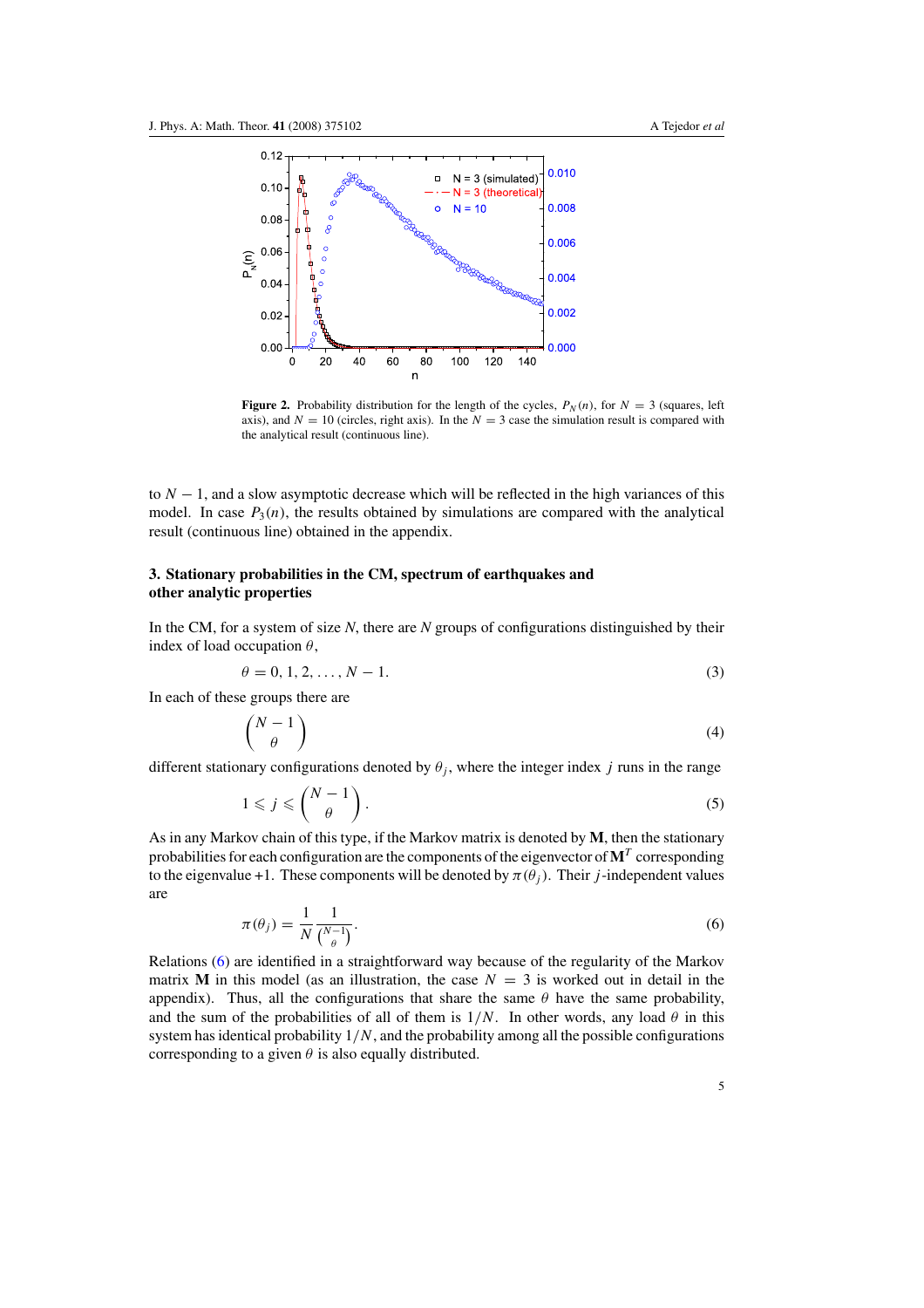<span id="page-6-0"></span>

**Figure 3.** Reflectivity  $\rho$ , efficiency  $\epsilon$  and fraction of lost particles during relaxations  $\lambda$  as a function of *N*. For details, see section [3.](#page-5-0)

Using these results, let us compute first the fraction of particles that, on their way to a position in the array, find this position occupied and are therefore lost. This proportion will be called the reflectivity  $\rho$  of the system:

$$
\rho = \sum_{\theta_j} \pi(\theta_j) \frac{\theta}{N} = \sum_{\theta} {N-1 \choose \theta} \frac{1}{N} \frac{1}{N} \frac{\theta}{\binom{N-1}{\theta}} \frac{\theta}{N}
$$
  
= 
$$
\frac{1}{N^2} \sum_{\theta=0}^{\theta=N-1} \theta = \frac{1}{N^2} \frac{N(N-1)}{2} = \frac{1}{2} \left( 1 - \frac{1}{N} \right).
$$
 (7)

Thus, for large *N* nearly 50% of the particles are lost by reflection. This result is compared with the simulations in figure 3. We see there that the reflectivity (open and filled squares) increases with the system size, abruptly at the beginning and more slowly for bigger system sizes, reaching an asymptotic value of  $\sim 0.5$  for big systems *(N*  $\geq 200$ ). The smallest reflectivity is  $\rho \sim 0.34$  for  $N = 3$ .

A second analytical conclusion is as follows. From equation  $(6)$ , we know that in the case of maximum occupation, i.e., when there are  $N-1$  particles in the system, its probability is

$$
\pi(N-1) = \frac{1}{N};\tag{8}
$$

therefore the probability that at any arbitrary time a characteristic event occurs is  $1/N^2$  and, in consequence, the mean value of the time elapsed between two consecutive characteristic relaxations in this model is

$$
\langle P_N(n) \rangle = N^2. \tag{9}
$$

This conclusion coincides with the numerical result presented in figure  $4(a)$  $4(a)$ , better seen in the inset where log–log scales have been used to appreciate the +2-slope trend of the mean. Note also how, for small system sizes, the mean is bigger than the standard deviation but that both of them tend to a common value as the system size increases. This can be better appreciated in figure  $4(b)$  $4(b)$  where the aperiodicity, i.e., the ratio of the standard deviation to the mean is plotted. The minimum aperiodicity is 0.57  $(N = 3)$  and grows asymptotically to unity.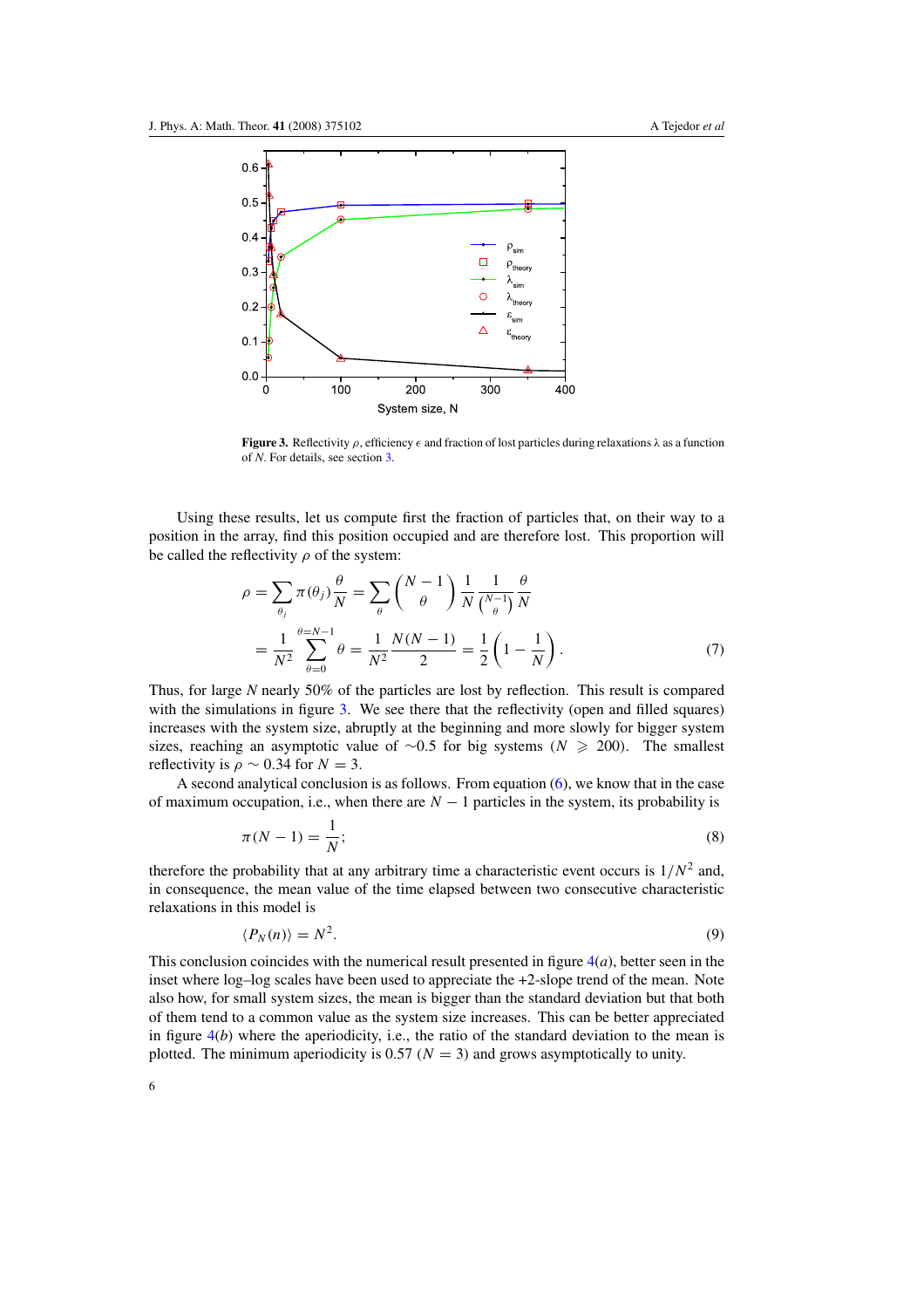<span id="page-7-0"></span>

**Figure 4.** (*a*) Mean and standard deviation of  $P_N(n)$  as a function of *N*; the inset shows the trend of the mean in log–log scales. MC stands for Monte Carlo results. (*b*) Aperiodicity versus *N*.

We also know that the mean time between two arbitrary consecutive relaxations in the model is *N*, and therefore we deduce that in this model, between two consecutive characteristic events there are, on average,  $N - 1$  non-characteristic relaxations.

As mentioned above, a cycle is the time between two successive characteristic events. And each cycle is formed by a succession of several initial sub-cycles, marked by the occurrence of non-characteristic events, and a *final* sub-cycle marked by the occurrence of the characteristic relaxation that ends the cycle. The calculation of the length of the final sub-cycle is straightforward. This time length is formed by the addition of two independent stages. The first stage, which starts from the state  $\theta = 0$  and ends when the system arrives at the state  $\theta = N - 1$ , will be called the *loading stage*. The second, in which the system is completely loaded, ends when a particle hits the first site; this will be called the *hitting stage*. The length of the loading stage is the mean time taken to fill a box of  $N - 1$  cells by random assignments of the particles taking into account the reflection of particles by occupied cells [\[18](#page-16-0)]. The length of the hitting stage is the mean time of a geometric distribution with a hitting probability equal to 1*/N*. Thus, we have

$$
\langle n \rangle_{fsc} = \langle n \rangle_l + \langle n \rangle_h = N(S-1) + N,\tag{10}
$$

7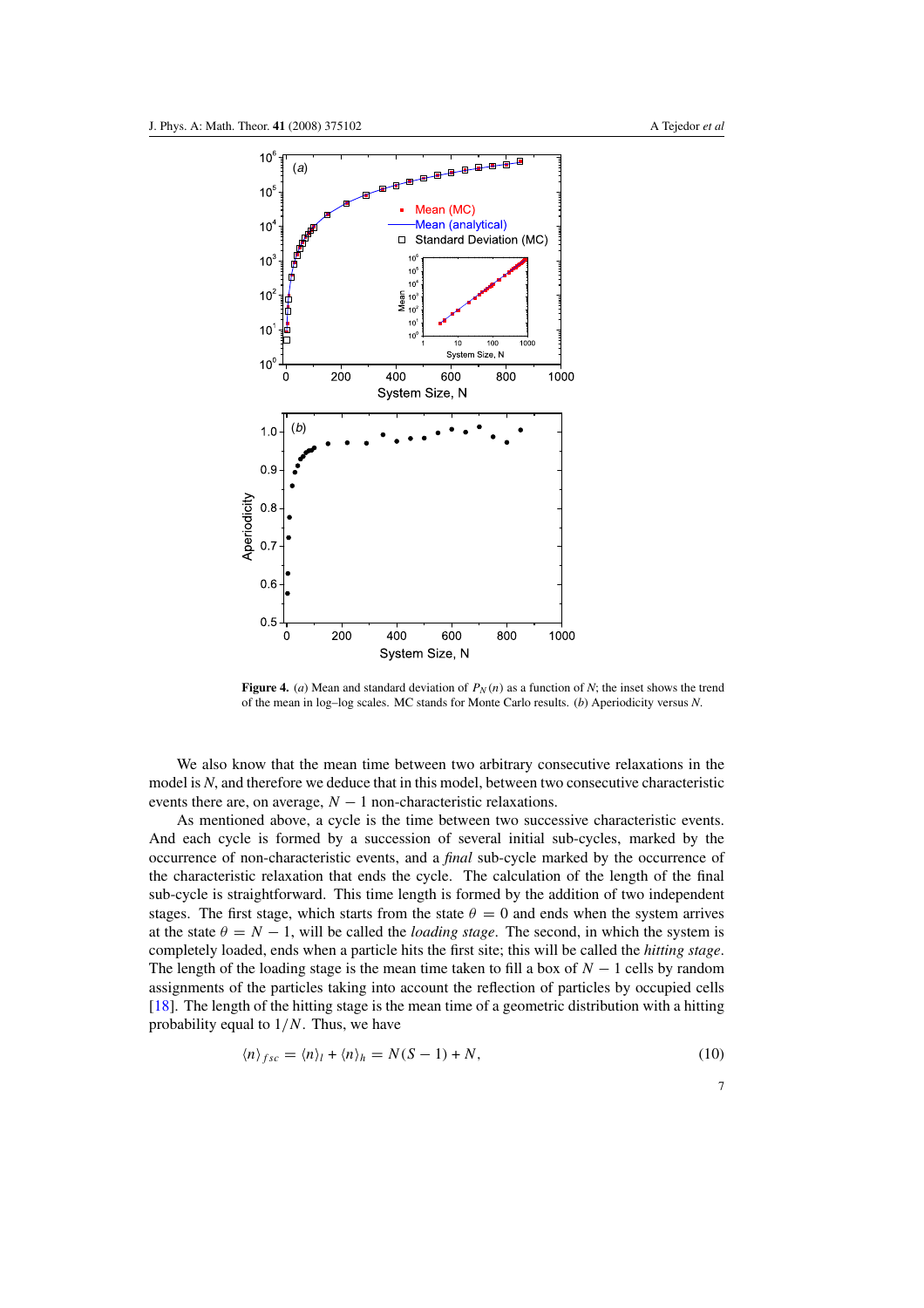$$
S = \sum_{k=1}^{N} \frac{1}{k}.
$$
\n(11)

<span id="page-8-0"></span>For  $N \geqslant 10$ , S is already well approximated by

$$
\lim_{N \to \infty} S = C + \ln N + \frac{1}{2N} + \mathcal{O}\left(\frac{1}{N^2}\right),\tag{12}
$$

where  $C = 0.577215,...$  is Euler's constant. Therefore, the asymptotic behavior of the duration of the final sub-cycle is of the form

$$
\lim_{N \to \infty} \langle n \rangle_{fsc} = N \ln N. \tag{13}
$$

The variance of the time length of the final sub-cycle can also be analytically calculated. Using numerical simulations, we have also seen in section [2](#page-3-0) that the CM provides a powerlaw relation, with  $b = 1$ , for the cumulative size–frequency distribution of the relaxations. This power-law relation can be understood by a simple probabilistic argument. In the CM, after any relaxation, the grid contains no particles, i.e., all the positions of the system are empty. Therefore, to have in the next event a relaxation of size  $\geq k$  ( $1 \leq k \leq N$ ), it is necessary that the process of occupation of the lowest *k* levels be in such a way that the first level  $(i = 1)$  is the last one to be occupied. The question then is: what is the probability that *k* identical sites be occupied with the condition that one of them be the last? As all of the sites are equivalent, the answer is

$$
\frac{1}{k}.\tag{14}
$$

Thus, for  $1 \leq k \leq N$ ,

$$
p(\geqslant k) = \frac{1}{k} \tag{15}
$$

independently of size *N* of the system.

Now, due to the fact that

$$
p(k) = p(\ge k) - p(\ge k+1),\tag{16}
$$

which can be applied for  $1 \leq k \leq N-1$ , we find that

$$
p(k) = \frac{1}{k} - \frac{1}{k+1} = \frac{1}{k(k+1)} = \frac{1}{k^2(1+1/k)},
$$
  
\n $k \le N - 1.$  (17)

For the limit case  $k = N$ , we apply expression (15) and obtain

$$
p(k = N) = p(k \geqslant N) = \frac{1}{N}.
$$
\n<sup>(18)</sup>

The verification of the adequate normalization of  $p(k)$  is carried out as follows:

$$
\sum_{k=1}^{N-1} p(k) + p(N) = \sum_{k=1}^{N-1} \left( \frac{1}{k} - \frac{1}{k+1} \right) + \frac{1}{N}
$$

$$
= 1 - \frac{1}{N} + \frac{1}{N} = 1.
$$
 (19)

Therefore, in the CM the cumulative spectrum of relaxation given in (15) constitutes a power law with an exponent −1. This coincides with the phenomenological Gutenberg–Richter exponent observed in seismology for the cumulative statistics at the regional or global scale.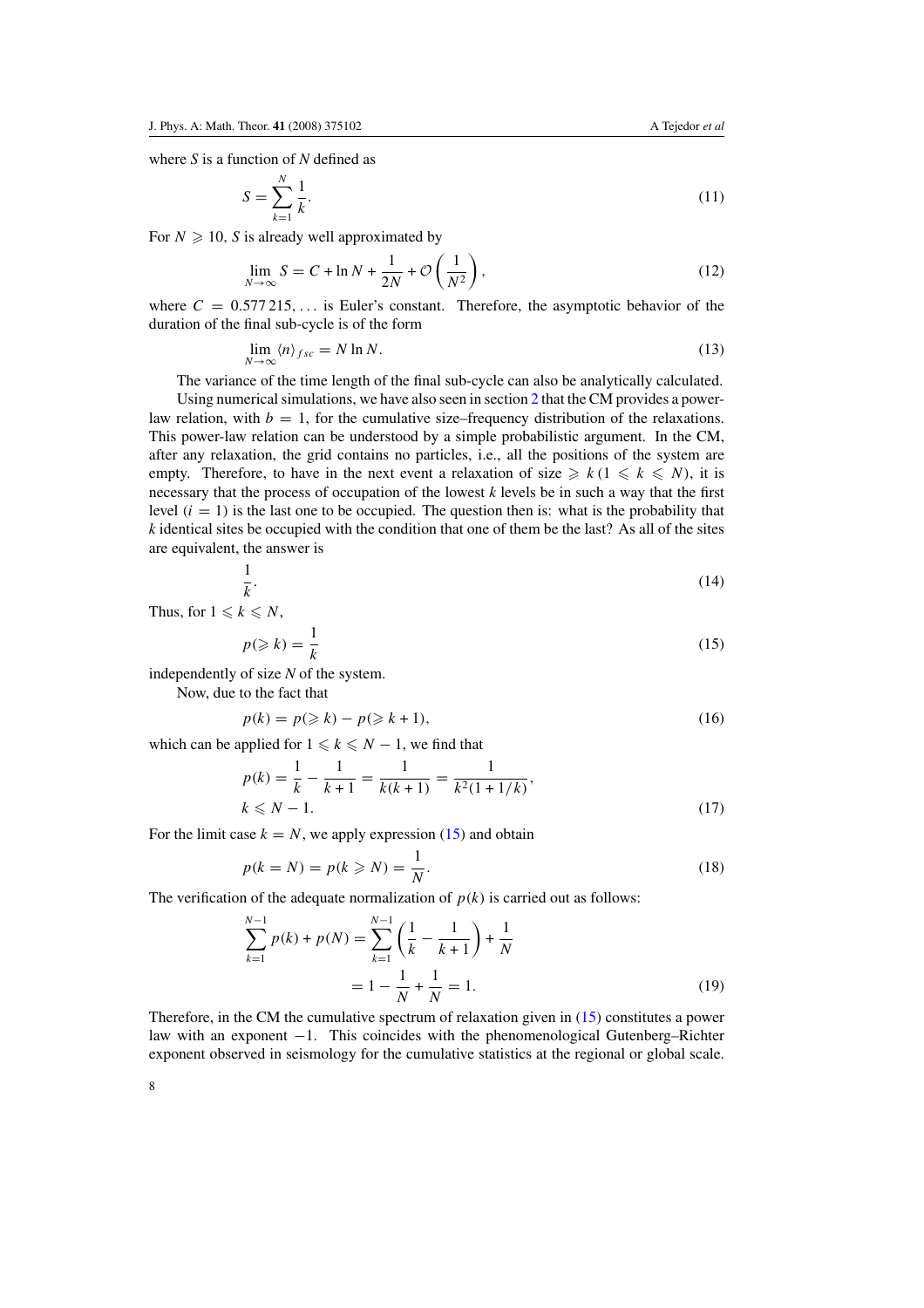<span id="page-9-0"></span>And according to this, in the CM the non-cumulative form of the size–frequency relation, as given in  $(17)$ , is asymptotically a power law with an exponent equal to  $-2$ . These conclusions exactly reproduce the plots in figure [1.](#page-4-0) Relation  $(16)$  is the discrete derivation of  $(15)$ ; in the continuum it would correspond to

$$
-\frac{\mathrm{d}}{\mathrm{d}x}\frac{1}{x} = \frac{1}{x^2}.\tag{20}
$$

With respect to the probability partition that relates a system of size N with the next one of size  $N + 1$ , that is, the form in which relation

$$
p_N(N) = p_{N+1}(N) + p_{N+1}(N+1)
$$
\n(21)

is implemented in this model, we have the following simple form:

$$
\frac{1}{N} = \frac{1}{N(N+1)} + \frac{1}{N+1}.\tag{22}
$$

Here, it is interesting to note that the counterpart of equation (22) in the MM can only be obtained numerically.

Let us now compute the efficiency of the system  $\epsilon$ , i.e., the proportion of particles that contribute to the relaxations of the system. We know that, on average, in *N* time units a relaxation is produced. Thus,

$$
\epsilon = \frac{1}{N} \left[ \sum_{k=1}^{N-1} \frac{1}{k^2 \left( 1 + \frac{1}{k} \right)} k + \frac{1}{N} N \right].
$$
\n(23)

And using the function  $S(N)$  as defined in [\(11\)](#page-8-0), the efficiency can be expressed as

$$
\epsilon = \frac{S}{N}.\tag{24}
$$

This function amounts to  $\epsilon = 0.61$  for  $N = 3$  and monotonously decays to 0 as N grows (figure [3,](#page-6-0) open and filled stars). Thus, we realize that this model is by far less generous than a standard slot machine. For example, present laws in Nevada impose a minimum of  $\epsilon = 0.75$ for the payout percentage of slot machines in the casinos of this state. For large *N*,

$$
\lim_{N \to \infty} \epsilon = \frac{\ln N}{N}.
$$
\n(25)

In this stochastic model, the history of one particle can be only one of the three following things: (i) reflected by the system, (ii) emitted in a relaxation or (iii) lost on the occasion of a relaxation in the system. Calling *λ* to the fraction of these lost particles, we have

$$
\lambda = 1 - \rho - \epsilon. \tag{26}
$$

Due to the fact that  $\epsilon \to 0$  for large *N*, in this limit both *ρ* and  $\lambda$  share one half of the probability. This is illustrated in figure [3](#page-6-0) where we see how  $\lambda$  (open and filled circles) grows from  $\lambda \sim 0.05$  for  $N = 3$  to  $\lambda = 0.5$  for big system sizes.

#### **4. Forecasting the large-avalanche occurrence**

A hint of the predictability of the large relaxations in this type of model is given by the aperiodicity of their time series. The aperiodicity is a quantitative measure of the lack of regularity of a time series. If  $\mu$  is the average time between two consecutive characteristic relaxations (i.e., the mean duration of the cycle), and  $\sigma$  is the standard deviation of the duration around the mean, then  $\alpha = \sigma/\mu$ . The aperiodicity is otherwise known as the coefficient of variation. A value of  $\alpha = 0$  means that the system is *periodic* and all the cycles have exactly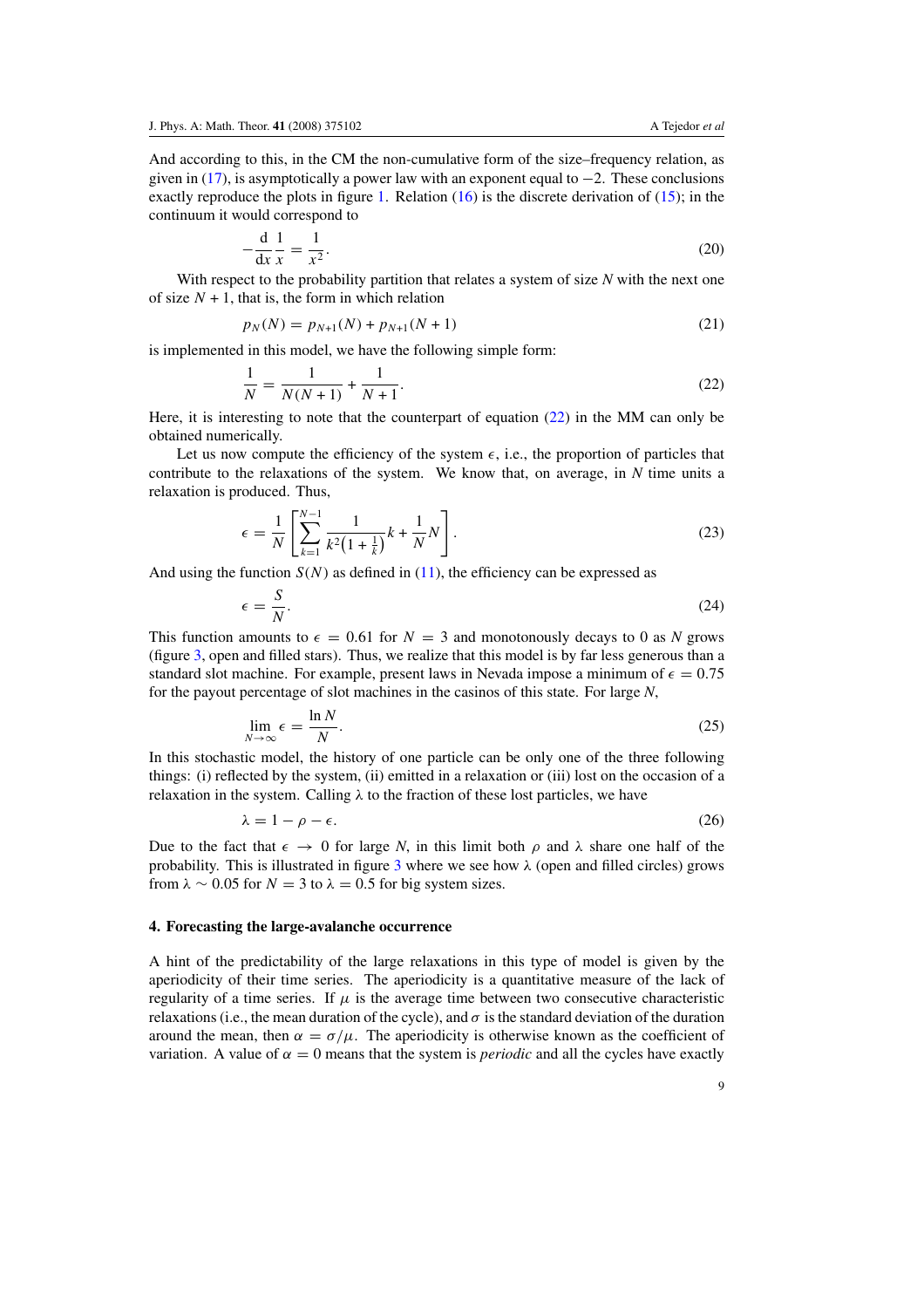<span id="page-10-0"></span>

**Figure 5.** Reference strategy for the assessment of the predictability of a time series and its representation on an error diagram. The events that are to be predicted (the large relaxations) are the vertical bars numbered correlatively. An alarm is set a fixed time interval after each event (waiting time) and the prediction is labeled error (E) or success (S) depending on whether the alarm was off or on when the event occurred. The fraction of errors is the number of events not predicted (one in the example) divided by the total number of events (four events), i.e.,  $f_e = 0.25$ ; and the fraction of alarm time is the total alarm time (blue sections of the time line, 71 time units) divided by the total duration of the time series (178 time units), i.e.,  $f_a = 0.4$  in the example shown in the figure.

the same duration; the range  $0 < \alpha < 1$  defines *quasi-periodic* time series; and the case  $\alpha = 1$ can correspond to a purely random (Poissonian) time series, but not necessarily so. Time series with  $\alpha > 1$  are said to be *clustered*. As the  $\alpha$  of this model takes values between 0.5 and 1, the occurrence of the large events is a quasi-periodic phenomenon. A robust way to assess the predictability of a time series is by trying to forecast its events by declaring *alarms* at particular times (figure 5). The aim is to declare alarms before *all* the events in order not to miss any event, but to declare them *just* before the events in order to minimize the total alarm time. Many strategies can be devised to declare the alarms but there is a reference strategy to which all others can be compared [\[2](#page-16-0), [19](#page-16-0), [20\]](#page-16-0). This strategy consists of setting the alarm a fixed time interval after each event (waiting time,  $t$ ) and maintaining it until the occurrence of the event. If the following event in the time series occurs before the alarm is raised, it is counted as a prediction error; if the following event in the time series occurs after the alarm is raised, it is counted as a prediction success and the alarm is then canceled.

The fraction of errors  $f_e$  (number of missed events divided by the total number of events) and the fraction of alarm time  $f_a$  (total alarm time divided by the total duration of the time series) can be computed as a function of the above-mentioned waiting time *t*, and the purpose is to find the optimum waiting time. This optimum waiting time depends on the relative importance that failing to predict an event has compared to keeping the alarm on. An objective function, called *loss function*, *L*, can be defined that incorporates this trade-off in each particular case. Here we will use the simplest of them,  $L = f_e + f_a$ , where failure to predict and a long alarm time are equally penalized. Thus, our aim is to find the waiting time  $t = t^*$  that minimizes  $L(t)$ . This minimum value is denoted by  $L^* = L(t^*)$ . And the best way to graphically display this is by means of an error diagram, where the fraction of errors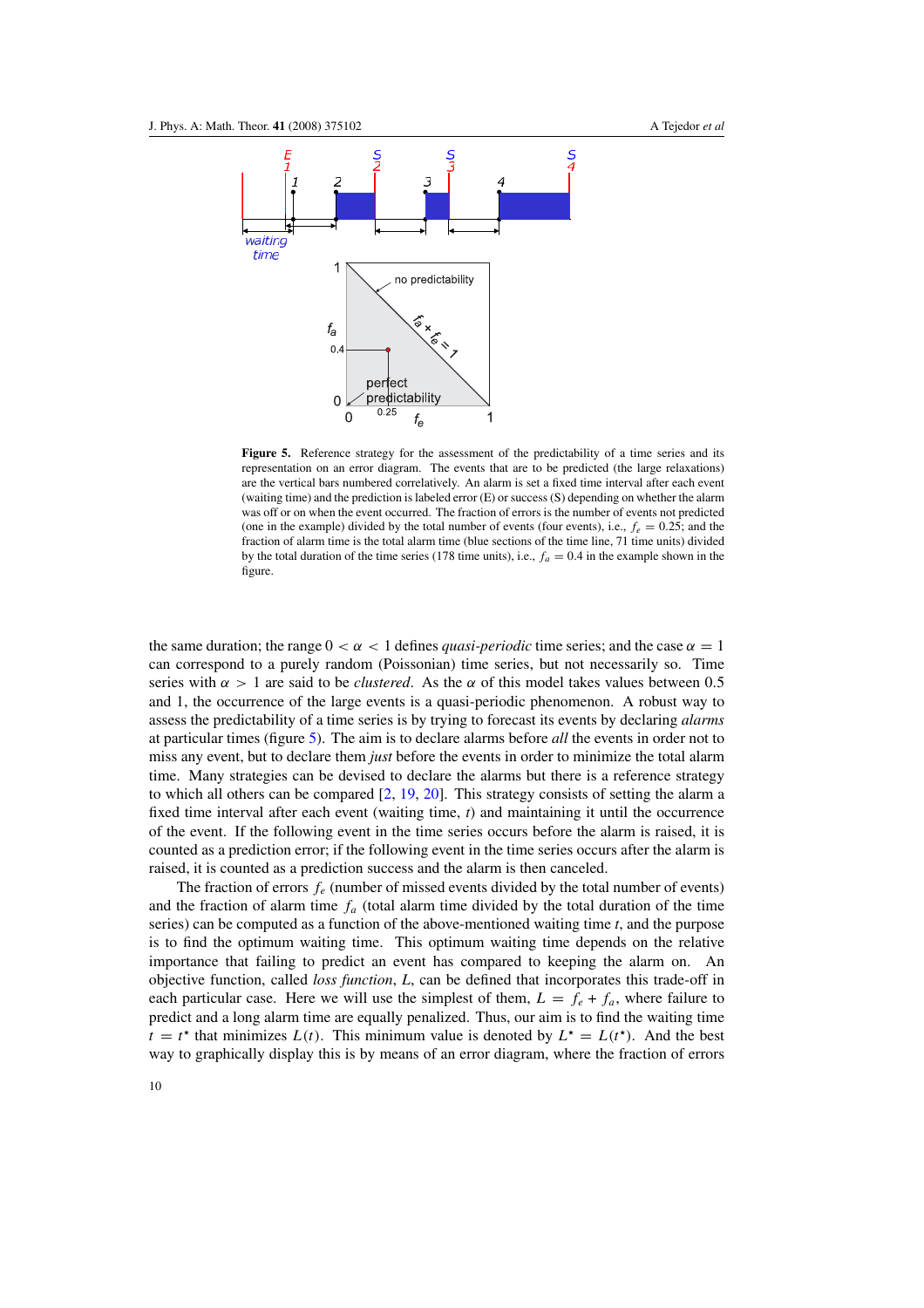<span id="page-11-0"></span>

**Figure 6.** Error diagrams (*a*), (*c*) for  $N = 10$  and (*b*), (*d*) for  $N = 100$ . The results of the reference strategy are shown on the left. The right figures show the improvement in the predictability provoked by considering the refractory periods. For details see the text.

 $f_e$  runs along the horizontal axis and the fraction of alarm time  $f_a$  runs along the vertical axis (figure [5\)](#page-10-0). Error diagrams were introduced in earthquake forecasting by Molchan [\[21](#page-16-0)] who contributed with rigorous mathematical analysis to the optimization of the earthquake prediction strategies.

Figures 6(*a*) and (*b*) show the results of applying the reference strategy to a system of *N* = 10 and *N* = 100. For  $N = 10$ :  $t^* = 29$ ,  $f_e = 0.09$ ,  $f_a = 0.72$  and  $L^* = 0.81$ ; for  $N = 100$ :  $t^* = 588$ ,  $f_e = 0.02$ ,  $f_a = 0.94$  and  $L^* = 0.96$ . This increase in  $L^*$  is what one would reasonably expect as the aperodicity of these systems is  $\alpha = 0.78$  for  $N = 10$  and  $\alpha = 0.96$  for  $N = 100$ . The question now is, can we perform a better job in forecasting the occurrence of the large relaxations in this model? The answer is definitely yes. For this goal we will exploit the conspicuous refractory periods that take place after the occurrence of any relaxation in the model.

The reference strategy consists in connecting the alarm at *t* time units after the occurrence of each characteristic relaxation in the system, and the best *t* is that which minimizes the loss function *L*. As the alarm is not disconnected until the occurrence of the next characteristic relaxation, in this strategy there are no false alarms. The new strategy consists in connecting the alarm at  $(N - 1) + t'$  time units after the occurrence of any relaxation, big or small, in the system. And the best *t* is that which minimizes L. As in this strategy the alarm is disconnected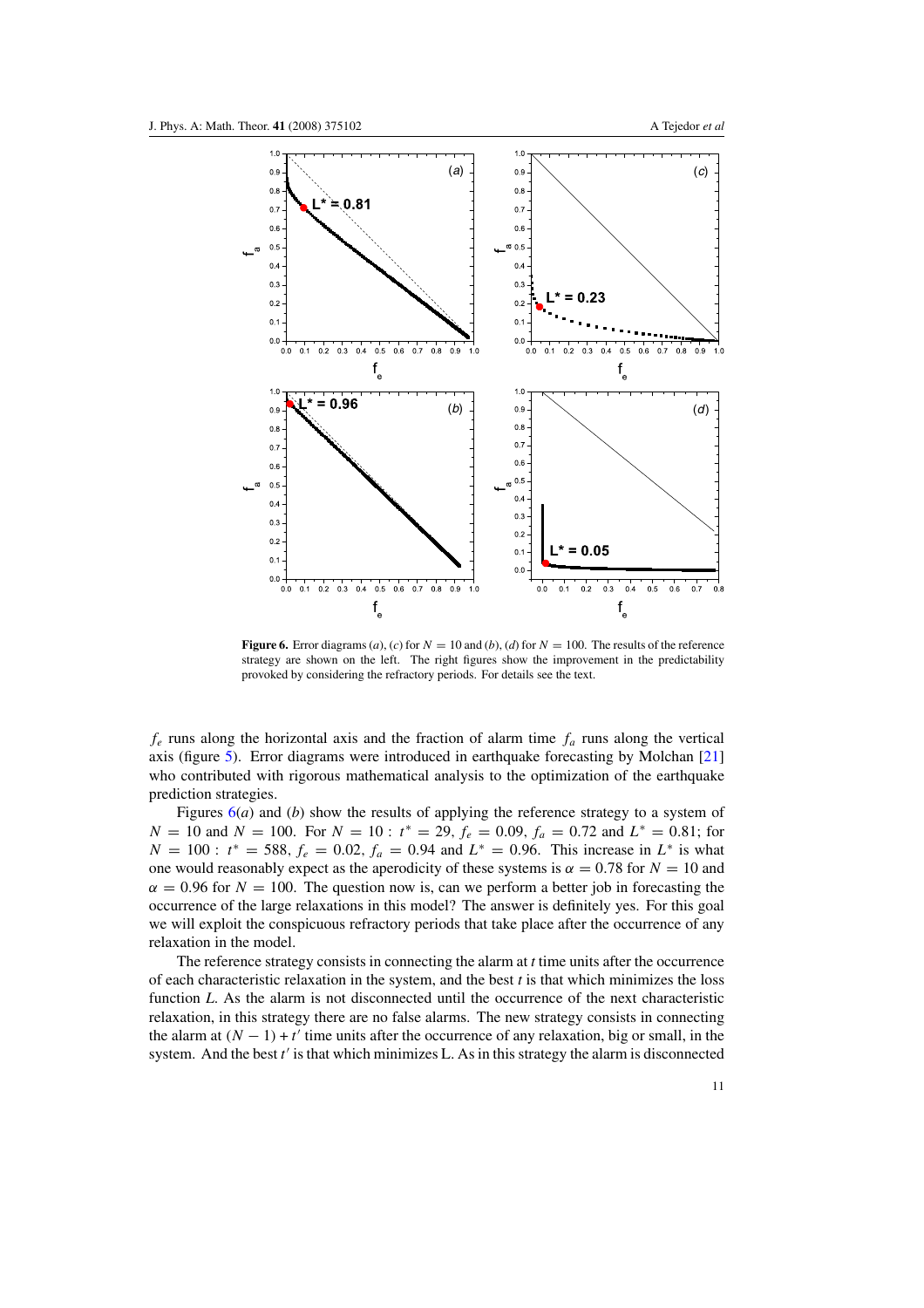<span id="page-12-0"></span>when any relaxation takes place, we will have false alarms that will contribute to the total  $f_a$ . The results of the new strategy are plotted in figures  $6(c)$  $6(c)$  and (*d*). The best values of the parameters for  $N = 10$  are  $t^* = 7$ ,  $f_e = 0.05$ ,  $f_a = 0.18$  and  $L^* = 0.23$ ; and for  $N = 100$ are  $t^* = 214$ ,  $f_e = 0.01$ ,  $f_a = 0.04$  and  $L^* = 0.05$ . It is clear that the new strategy has been a success.

#### **5. Discussion and conclusions**

The CM presented here is a new model of the type that started with the MM  $[1, 2]$  $[1, 2]$  $[1, 2]$ . In these models, the only parameter to be fixed is *N*, the total number of sites, or cells, susceptible to occupation. The two models are materialized on discrete one-dimensional arrays, which permits their study by means of Markov chains or straightforward Monte Carlo simulations.

The CM is by no means conservative; the load is dissipated in several forms. The array that is loaded and unloaded in successive cycles dissipates load by reflection of the already occupied sites, and when relaxations are produced. As a result of its rules, this system maintains a statistical equilibrium such that all possible values of the load in the system have the same probability. Besides, all the configurations with the same load are also equally probable. The non-cumulative size–frequency relation for all the relaxations in this model is of the characteristic-earthquake type, with an excess of system-wide events. After an initial transient, the probability of the small relaxations is a power law with an exponent equal to  $-2$ (see figure  $1(a)$  $1(a)$ ). In consequence, the cumulative size–frequency relation for all the events in this model is a neat power law with exponent  $-1$ . This is notable because it coincides with the form of the Gutenberg-Richter law of the global seismicity.

The lack of memory in the CM with respect to the MM makes this model simpler. A clear manifestation of this simplicity can be observed in the computation of the probability distribution of the length of the cycles when the Jordan form of the respective **M** matrices is computed in the CM (see the appendix for the definition of matrix  $M'$  and other algebraic details). In the CM the Jordan form of M' is a diagonal matrix and therefore  $P_N(n)$  is just a combination of exponentials (with  $n$  in the exponents). In the MM, however, the appearance of off-diagonal terms in  $M'$  led  $P_N(n)$  to be formed by terms where polynomial terms in *n* are multiplied by exponential terms in *n* [\[22](#page-16-0)].

In spite of the fact that in the CM the period of return of the big relaxations has a aperiodicity between 0.5, for small *N*, and tends to 1, for large *N*, we have shown that these big relaxations can be accurately predicted by exploiting the refractory periods that take place after the occurrence of any relaxations in the system. In fact, it has been shown that, the bigger *N* is, the better can be the result of the forecasting.

There are plenty of natural systems where just after the occurrence of a characteristic event, the probability of occurrence of a new one is null or very low. Examples of this type of inhibition are the process of firing of neurons, the refractory periods that occur between the breakouts of contagious diseases, etc. This model has illustrated the importance of taking into account these periods for making accurate predictions.

#### *5.1. Note added*

An anonymous referee has suggested us to make a comparison between the model studied in this work, the CM (and especially the MM) and those models recently used to describe the dynamics of microtubules. Microtubules are linear polymers that serve as structural components within cells and are involved in many cellular processes including vesicular transport. In its simplest version, called the minimalist model [\[23\]](#page-16-0) microtubules are represented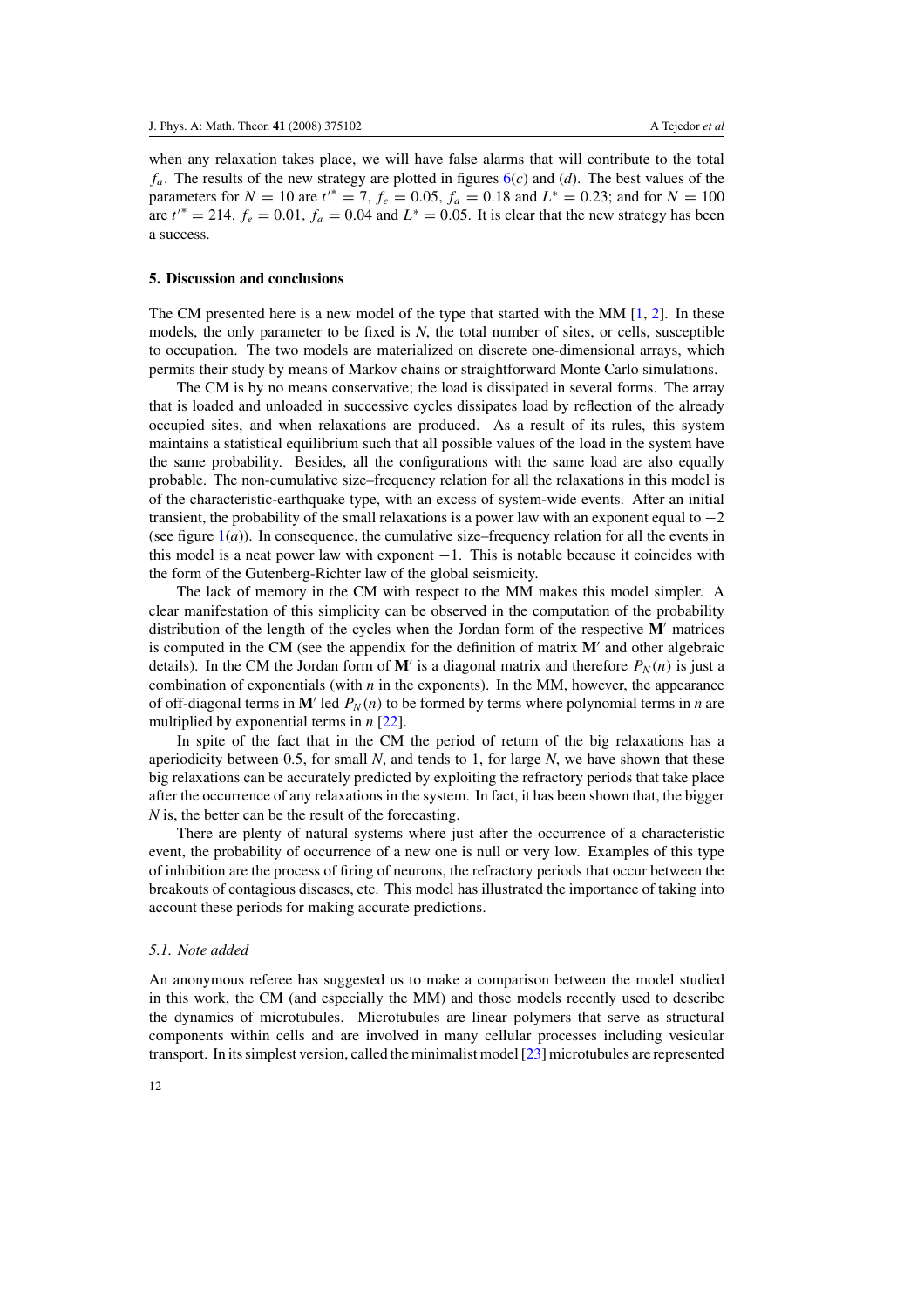by a chain formed by two types of monomers: GTP (for guanosine triphosphate) and GDP (for guanosine diphosphate). The state of a microtubule evolves due to the following three processes:

- (i) *Attachment.* A microtubule grows by the attachment of a GTP monomer at its tip, with a rate  $\lambda$  if in the tip there is a monomer GTP, and with a rate  $p\lambda$  if in the tip there is a GDP monomer.
- (ii) *Conversion.* Each GTP monomer of the chain can be independently converted by hydrolysis into a GDP monomer. This occurs at a rate unity.
- (iii) *Detachment.* A microtubule shrinks due to the detachment of a GDP monomer that is situated at the tip of the microtubule. This process takes place at a rate  $\mu$ .

In the phase space subtended by the set of parameters  $(\lambda, \mu, p)$  there is a rich phenomenology for the microtubule growth dynamics such as phase boundaries separating regions where the microtubule grows, on average, at a certain rate from other regions where the average length of the microtubule is finite, etc. And as a glaring event in the limit of large  $\mu$  it is worth mentioning that a global catastrophe can occur when a newly attached GTP at the tip converts to a GDP and the rest of the microtubule consists only of GDP at that moment, the microtubule instantaneously shrinks to zero length.

And the question now is what are the differences and similarities between these idealized microtubule growth models (MGM) and our CM and MM? Both types of models are stochastic and are in one spatial dimension but while the MGM describe a system where its length can grow or shrink, i.e. fluctuates in time, in both the CM and the MM the length of the array where the particles are positioned, *N*, is fixed. Obviously this difference is crucial. What fluctuates in our models is the number of particles, *k*, emitted in a relaxation, which varies between 1 and *N*.

Having stated the main difference, the question would be: could we modify our models to resemble the MGM? Maintaining all the other rules of these models, this task would require adding new basic ingredients. Assuming that the first site corresponds to the tip of the polymer, a new parameter  $\alpha$  with dimensions of a rate would be responsible for adding new free sites to the tip. Second, after the occurrence of a relaxation of *k* particles, the *k* sites of the array neighbor of the tip would disappear and the *k* + 1 position of the array, which is free, would turn into the new first site responsible for controlling the new relaxation. Thus, in a short dictionary between the two models a GTP monomer would be represented by a free site, a GDP monomer by an occupied site, the reception of a particle shifts the site from GTP to GDP, a relaxation shrinks the length and the characteristic relaxation would be equivalent to the catastrophe of the microtubule. The new MG-like model sketched here would be more economical in parameters than those studied in [\[23](#page-16-0)]. Its properties will be studied in near future.

#### Appendix A. Explicit calculations for  $N = 3$

In this appendix the algebraic calculations corresponding to the case  $N = 3$  are worked out in detail. These results will likely be useful to the reader for a better understanding of the content of section [3.](#page-5-0)

A scheme of the possible states for this system is plotted in figure [A1.](#page-14-0) Note that the relation between this notation and the more general notation expressed in equations  $(3)$ ,  $(4)$ and [\(5\)](#page-5-0) is  $a \equiv (\theta = 0), b \equiv (\theta = 1, j = 1), c \equiv (\theta = 1, j = 2), d \equiv (\theta = 2)$ .

Using the rules of the model, the probabilities of the non-null one-step transitions are:  $M_{a\to a} = 1/3$ ,  $M_{a\to b} = 1/3$ ,  $M_{a\to c} = 1/3$ ,  $M_{b\to a} = 1/3$ ,  $M_{b\to b} = 1/3$ ,  $M_{b\to d} =$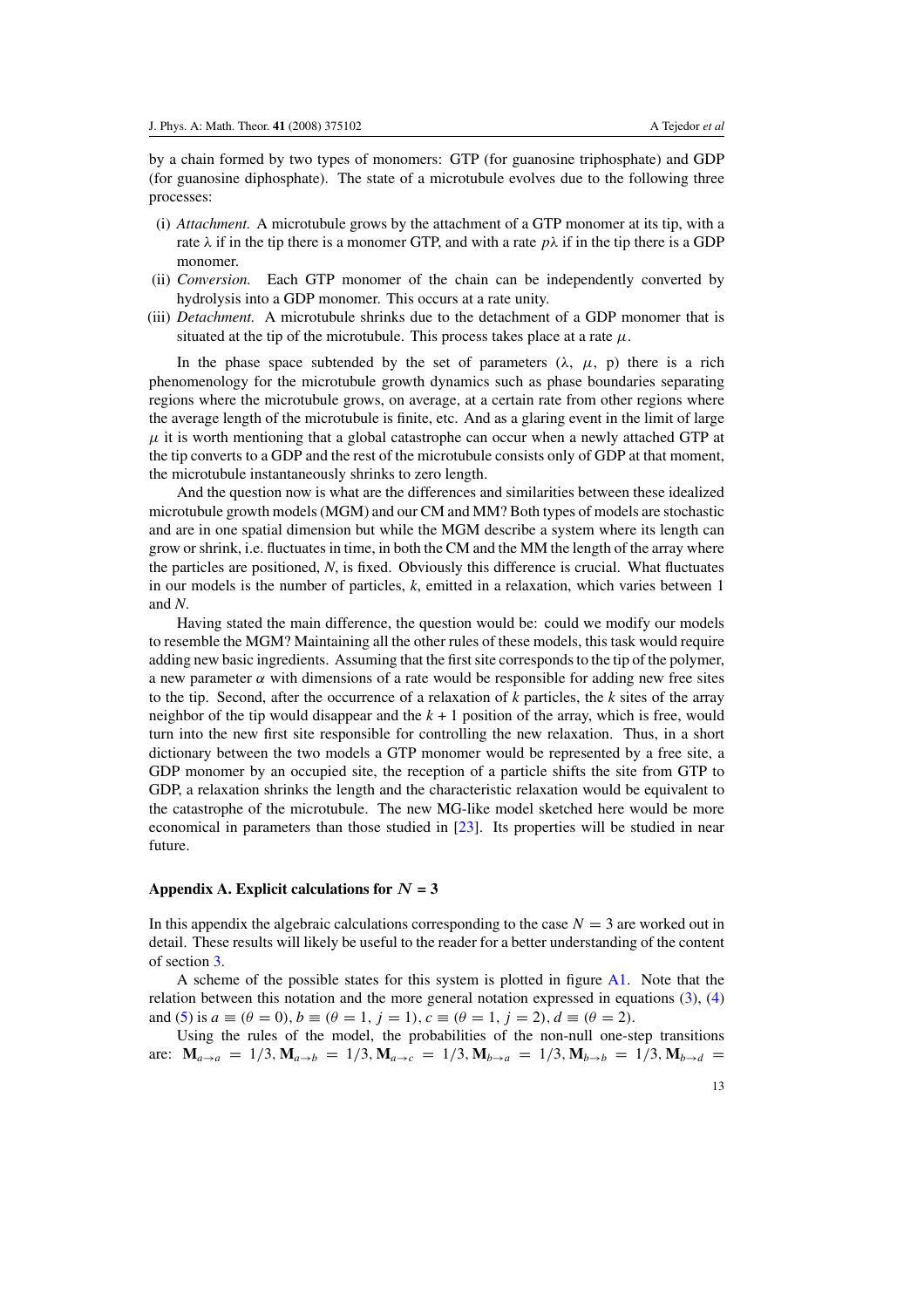<span id="page-14-0"></span>

**Figure A1.** Configurations and residence probabilities for the case  $N = 3$ . Only four states, labeled *a,b,c* and *d*, are possible (inset). The probability of states *a* and *d* is 1*/*3 and the probability of states *b* and *c* is 1*/*6.

 $1/3$ ,  $M_{c\rightarrow a} = 1/3$ ,  $M_{c\rightarrow c} = 1/3$ ,  $M_{c\rightarrow d} = 1/3$ ,  $M_{d\rightarrow a} = 1/3$ ,  $M_{d\rightarrow d} = 2/3$ . Thus, for  $N = 3$ , the Markov matrix is

$$
\mathbf{M} = \begin{pmatrix} 1/3 & 1/3 & 1/3 & 0 \\ 1/3 & 1/3 & 0 & 1/3 \\ 1/3 & 0 & 1/3 & 1/3 \\ 1/3 & 0 & 0 & 2/3 \end{pmatrix} .
$$
 (A.1)

The stationary probabilities of residence in this Markov system are the normalized components of the eigenvector of  $M^T$  corresponding to the eigenvalue  $\lambda = 1$ ,  $M^T$  being the transpose of **M**. These components are

$$
|\lambda = 1\rangle = \frac{1}{3} \begin{pmatrix} 1 \\ 1/2 \\ 1/2 \\ 1 \end{pmatrix},
$$
 (A.2)

which agrees with that written in [\(4\)](#page-5-0) and [\(6\)](#page-5-0) for any *N*. In the calculation of the probability distribution of the length of the cycles we will follow the general method used in [\[1](#page-16-0)], that is

$$
P_N(n) = \frac{1}{N} [\mathbf{M}']^{n-1} (\theta = 0, \theta = N - 1).
$$
 (A.3)

This equation means that the probability of having a cycle of length *n* is given by 1*/N* times element  $(\theta = 0, \theta = N - 1)$  of the matrix  $[M']^{n-1}$ . This is justified as follows. On the left, we have, by definition, the probability that the cycle lasts *n* steps. On the right, it is written the probability that, in  $n - 1$  steps, the system has moved from the empty state to the state with a load  $N - 1$ , with the restriction that this is the first visit to this maximally loaded state. This restriction is easily implemented by making the matrix element  $(\theta = N - 1, \theta = 0)$  in **M** equal to 0. That 'pruning' converts matrix **M** into the new matrix **M** . Once the system has done this transit in  $n - 1$  steps, with the mentioned restriction, the probability of passing in one step from the state  $\theta = N - 1$  to the state  $\theta = 0$  is  $1/N$ . This is the reason to include this factor in  $(A.3)$ .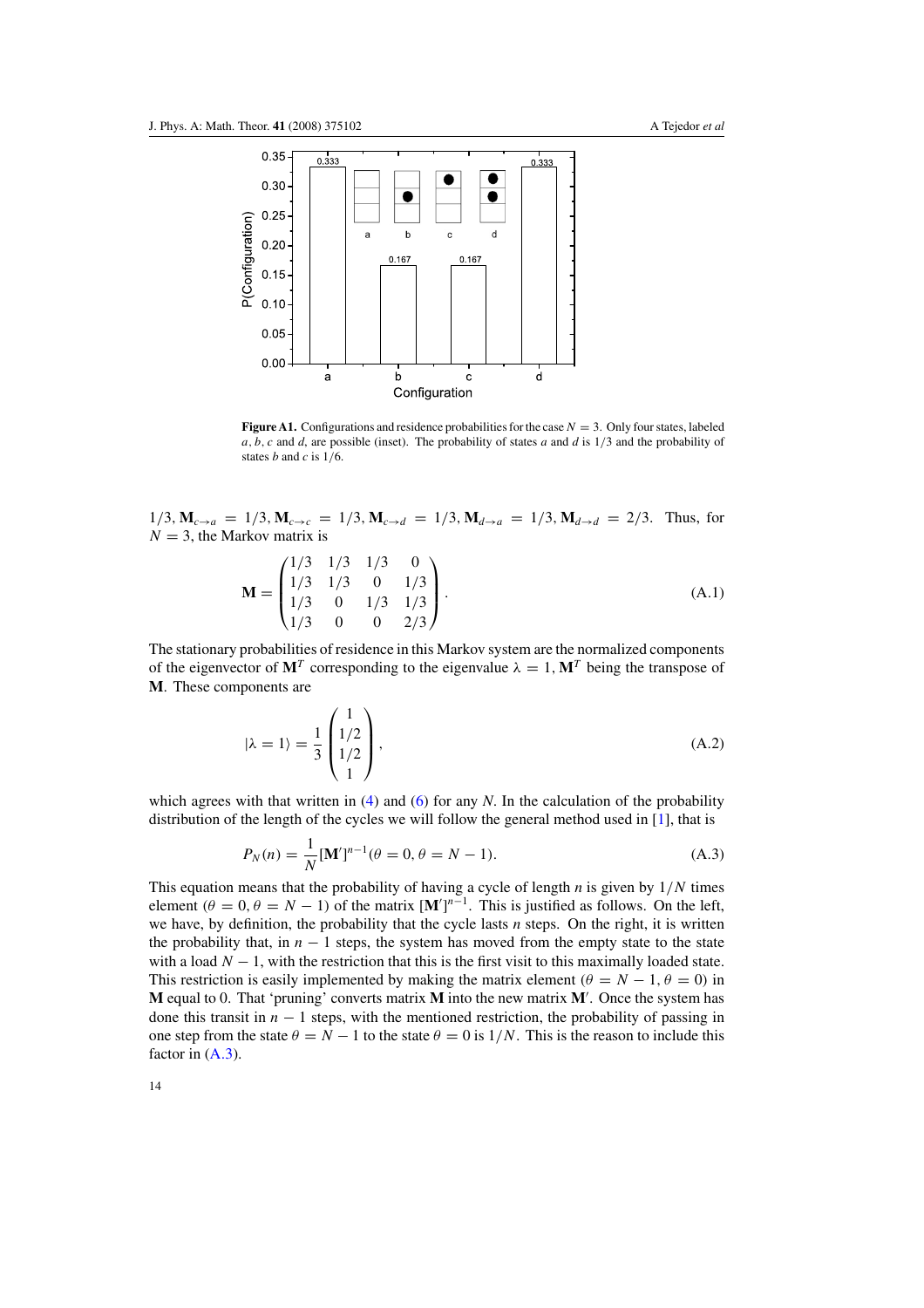In the case  $N = 2$  the MM [\[1](#page-16-0)] and the CM are actually the same model. The  $P(n)$ distribution is

$$
P_{N=2}(n) = \frac{n-1}{2^n}.
$$
\n(A.4)

In the case  $N = 3$ , **M**' is

$$
\mathbf{M}' = \frac{1}{3} \begin{pmatrix} 1 & 1 & 1 & 0 \\ 1 & 1 & 0 & 1 \\ 1 & 0 & 1 & 1 \\ 0 & 0 & 0 & 2 \end{pmatrix} .
$$
 (A.5)

In order to obtain a generic power of this matrix, we will perform its Jordan decomposition

$$
\mathbf{M}' = \mathbf{Q}\mathbf{J}\mathbf{Q}^{-1} \tag{A.6}
$$

and hence

$$
\mathbf{M}^{n-1} = \mathbf{Q}\mathbf{J}^{n-1}\mathbf{Q}^{-1},\tag{A.7}
$$

where the factors on the right of (A*.*7) are

$$
\mathbf{Q} = \begin{pmatrix}\n0 & -2 & -\sqrt{2} & \sqrt{2} \\
-1 & -1 & 1 & 1 \\
1 & -1 & 1 & 1 \\
0 & 1 & 0 & 0\n\end{pmatrix},
$$
\n
$$
\mathbf{J}^{n-1} = \left(\frac{1}{3}\right)^{n-1} \times \begin{pmatrix}\n1 & 0 & 0 & 0 \\
0 & 2^{n-1} & 0 & 0 \\
0 & 0 & (1 - \sqrt{2})^{n-1} & 0 \\
0 & 0 & 0 & (1 + \sqrt{2})^{n-1}\n\end{pmatrix},
$$
\n(A.8)\n
$$
\mathbf{Q}^{-1} = \begin{pmatrix}\n0 & -1/2 & 1/2 & 0 \\
0 & 0 & 0 & 1 \\
-\frac{1}{2\sqrt{2}} & 1/4 & 1/4 & -\frac{4-2\sqrt{2}}{4\sqrt{2}} \\
\frac{1}{2\sqrt{2}} & 1/4 & 1/4 & -\frac{-4-2\sqrt{2}}{4\sqrt{2}}\n\end{pmatrix}.
$$

Inserting the corresponding formulae into [\(A](#page-14-0)*.*3), we obtain

$$
P_{N=3}(n) = \left(\frac{1}{3}\right)^n \left\{-2^n + \frac{2-\sqrt{2}}{2(1-\sqrt{2})}(1-\sqrt{2})^n + \frac{2+\sqrt{2}}{2(1+\sqrt{2})}(1+\sqrt{2})^n\right\}, \quad n \ge 2.
$$
\n(A.9)

This function has been plotted in figure [2](#page-5-0) together with its numerical counterpart. It is null for  $n = 2$ , as it should, because for  $N = 3$  the minimum length of a cycle is 3. It is apparent that  $P_{N=3}(n)$  is formed by a combination of three geometric-like terms. This is due to the fact that matrix **J** has no off-diagonal term. Inside the brackets the first term is negative, the second is oscillating and the third—and dominant—is positive. Therefore, in the limit of large *n* this function is composed only by the third positive geometric decaying term and, in consequence, the asymptotic hazard rate of this model is constant. The mean  $\mu$  and standard deviation  $\sigma$  of  $P_{N=3}(n)$  are 9 and 27<sup>1/2</sup> respectively, with an aperiodicity  $\alpha = \sigma/\mu = 0.58$ .